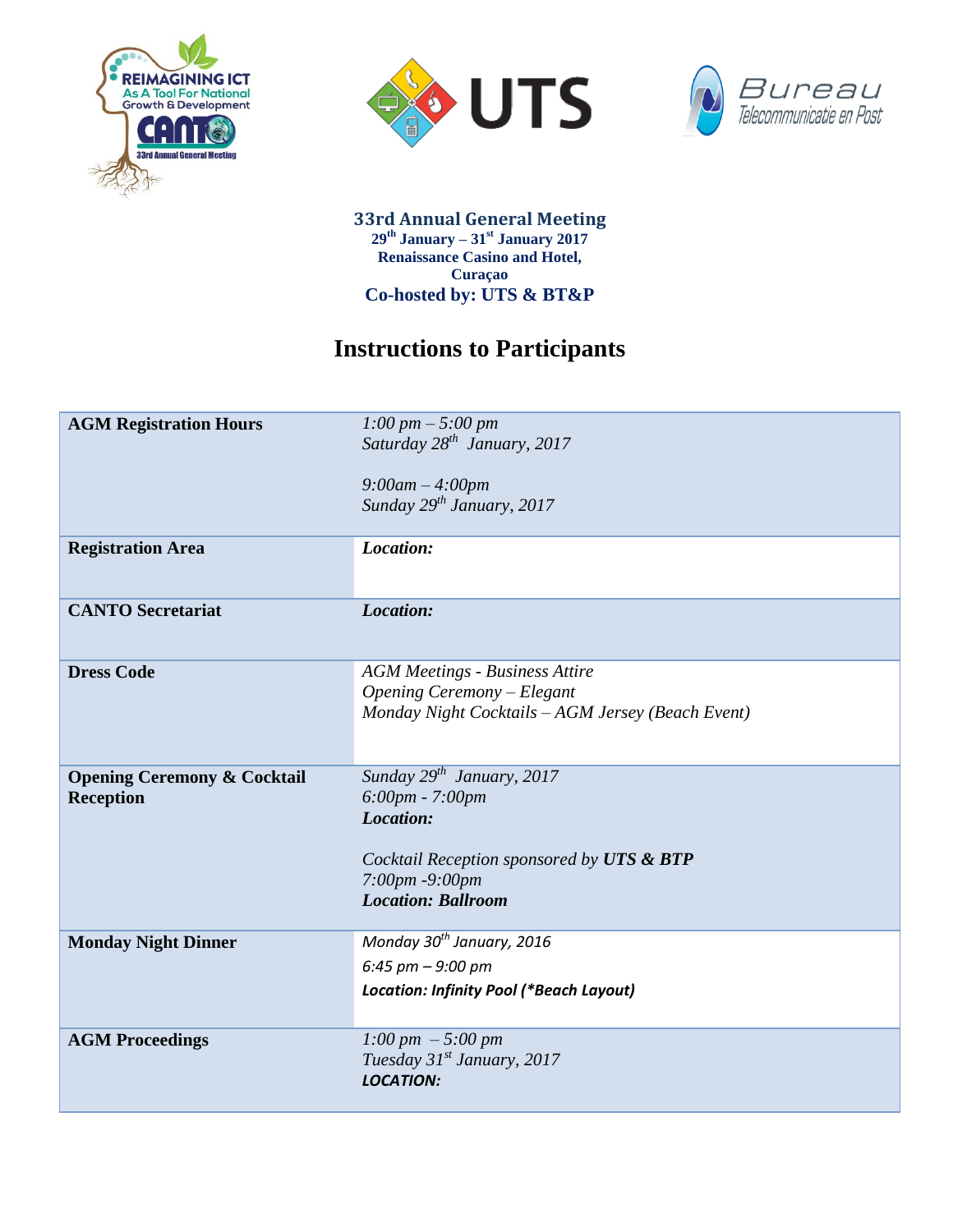| <b>AGM Evaluation Forms:</b>      | Please complete the CANTO 2017 AGM Evaluation Form and return to<br>CANTO staff on Tuesday 31 <sup>st</sup> January, 2017                                                                                                                                                                                                                                                                                                                |                                                                                           |  |
|-----------------------------------|------------------------------------------------------------------------------------------------------------------------------------------------------------------------------------------------------------------------------------------------------------------------------------------------------------------------------------------------------------------------------------------------------------------------------------------|-------------------------------------------------------------------------------------------|--|
| <b>Committee Meetings:</b>        | Monday 30 <sup>th</sup> January, 2017                                                                                                                                                                                                                                                                                                                                                                                                    |                                                                                           |  |
|                                   |                                                                                                                                                                                                                                                                                                                                                                                                                                          |                                                                                           |  |
|                                   | $1:00$ pm $- 2:30$ pm<br>$2:30$ pm $-4:00$ pm                                                                                                                                                                                                                                                                                                                                                                                            | <b>Technology Trends Committee Meeting</b>                                                |  |
|                                   | $1:00 \text{ pm} - 2:30 \text{ pm}$                                                                                                                                                                                                                                                                                                                                                                                                      | <b>Regulations Committee Meeting</b><br><b>Disaster Risk Management Committee Meeting</b> |  |
|                                   | $2:30$ pm $-4:00$ pm                                                                                                                                                                                                                                                                                                                                                                                                                     | <b>Marketing and Communications Committee</b>                                             |  |
|                                   |                                                                                                                                                                                                                                                                                                                                                                                                                                          | <b>Meeting</b>                                                                            |  |
|                                   | $2:30$ pm $-4:00$ pm                                                                                                                                                                                                                                                                                                                                                                                                                     | <b>Human Resource Committee Meeting</b>                                                   |  |
|                                   | $1:00$ pm $- 2:30$ pm                                                                                                                                                                                                                                                                                                                                                                                                                    | <b>Corporate Social Responsibility Committee</b><br><b>Meeting</b>                        |  |
|                                   | $1:00$ pm $- 2:30$ pm                                                                                                                                                                                                                                                                                                                                                                                                                    | <b>Vendor/Supplier Committee Meeting</b>                                                  |  |
|                                   | $2:30$ pm $-4:00$ pm                                                                                                                                                                                                                                                                                                                                                                                                                     | <b>Financial Advisory Committee Meeting</b>                                               |  |
|                                   | $4:00 \text{ pm} - 5:30 \text{ pm}$                                                                                                                                                                                                                                                                                                                                                                                                      |                                                                                           |  |
|                                   |                                                                                                                                                                                                                                                                                                                                                                                                                                          | <b>Presentation of Committee Chairs Report to the</b><br>Board.                           |  |
|                                   |                                                                                                                                                                                                                                                                                                                                                                                                                                          |                                                                                           |  |
| <b>VISA Requirements</b>          |                                                                                                                                                                                                                                                                                                                                                                                                                                          | For a list of nationalities that do not require a visa to enter Curaçao please            |  |
|                                   | visit:<br>http://www.Curaçao.com/en/directory/plan/know-you-go/entry-                                                                                                                                                                                                                                                                                                                                                                    |                                                                                           |  |
|                                   | requirements/                                                                                                                                                                                                                                                                                                                                                                                                                            |                                                                                           |  |
|                                   |                                                                                                                                                                                                                                                                                                                                                                                                                                          |                                                                                           |  |
| <b>Health Entry Requirements</b>  | The Centers for Disease Control & Prevention (CDC) recommends Up-to-<br>date routine vaccination for travel into Curaçao:<br>The government of Curaçao requires proof of yellow fever<br>vaccination only if you are arriving from a country with risk of yellow fever.<br>This does not include the US. If you are traveling from a country other than<br>the US, check this list to see if you may be required to get the yellow fever |                                                                                           |  |
|                                   |                                                                                                                                                                                                                                                                                                                                                                                                                                          |                                                                                           |  |
|                                   |                                                                                                                                                                                                                                                                                                                                                                                                                                          |                                                                                           |  |
|                                   |                                                                                                                                                                                                                                                                                                                                                                                                                                          |                                                                                           |  |
|                                   |                                                                                                                                                                                                                                                                                                                                                                                                                                          |                                                                                           |  |
|                                   |                                                                                                                                                                                                                                                                                                                                                                                                                                          |                                                                                           |  |
|                                   | vaccine: Countries with risk of yellow fever virus (YFV) transmission.                                                                                                                                                                                                                                                                                                                                                                   |                                                                                           |  |
|                                   | For full details visit:                                                                                                                                                                                                                                                                                                                                                                                                                  |                                                                                           |  |
|                                   | http://wwwnc.cdc.gov/travel/destinations/traveler/none/Curaçao                                                                                                                                                                                                                                                                                                                                                                           |                                                                                           |  |
|                                   |                                                                                                                                                                                                                                                                                                                                                                                                                                          |                                                                                           |  |
| <b>Hotel Arrangements:</b>        |                                                                                                                                                                                                                                                                                                                                                                                                                                          |                                                                                           |  |
| Renaissance Hotel & Casino        | Participants are required to make their own reservations, by<br>downloading the form available at:                                                                                                                                                                                                                                                                                                                                       |                                                                                           |  |
|                                   |                                                                                                                                                                                                                                                                                                                                                                                                                                          | http://canto.org/events-conferences/annual-general-meeting-agm/hotel-                     |  |
|                                   | <i>information</i>                                                                                                                                                                                                                                                                                                                                                                                                                       |                                                                                           |  |
|                                   |                                                                                                                                                                                                                                                                                                                                                                                                                                          |                                                                                           |  |
| <b>Hotel Reservation Deadline</b> |                                                                                                                                                                                                                                                                                                                                                                                                                                          | The cut-off date to make reservations is $13^{th}$ January, 2017                          |  |
|                                   |                                                                                                                                                                                                                                                                                                                                                                                                                                          |                                                                                           |  |
| <b>Ground Transfers:</b>          | Taxis are available from Curaçao's major airport, Hato International                                                                                                                                                                                                                                                                                                                                                                     |                                                                                           |  |
|                                   | Airport. Fates start from US\$40                                                                                                                                                                                                                                                                                                                                                                                                         |                                                                                           |  |
|                                   |                                                                                                                                                                                                                                                                                                                                                                                                                                          |                                                                                           |  |